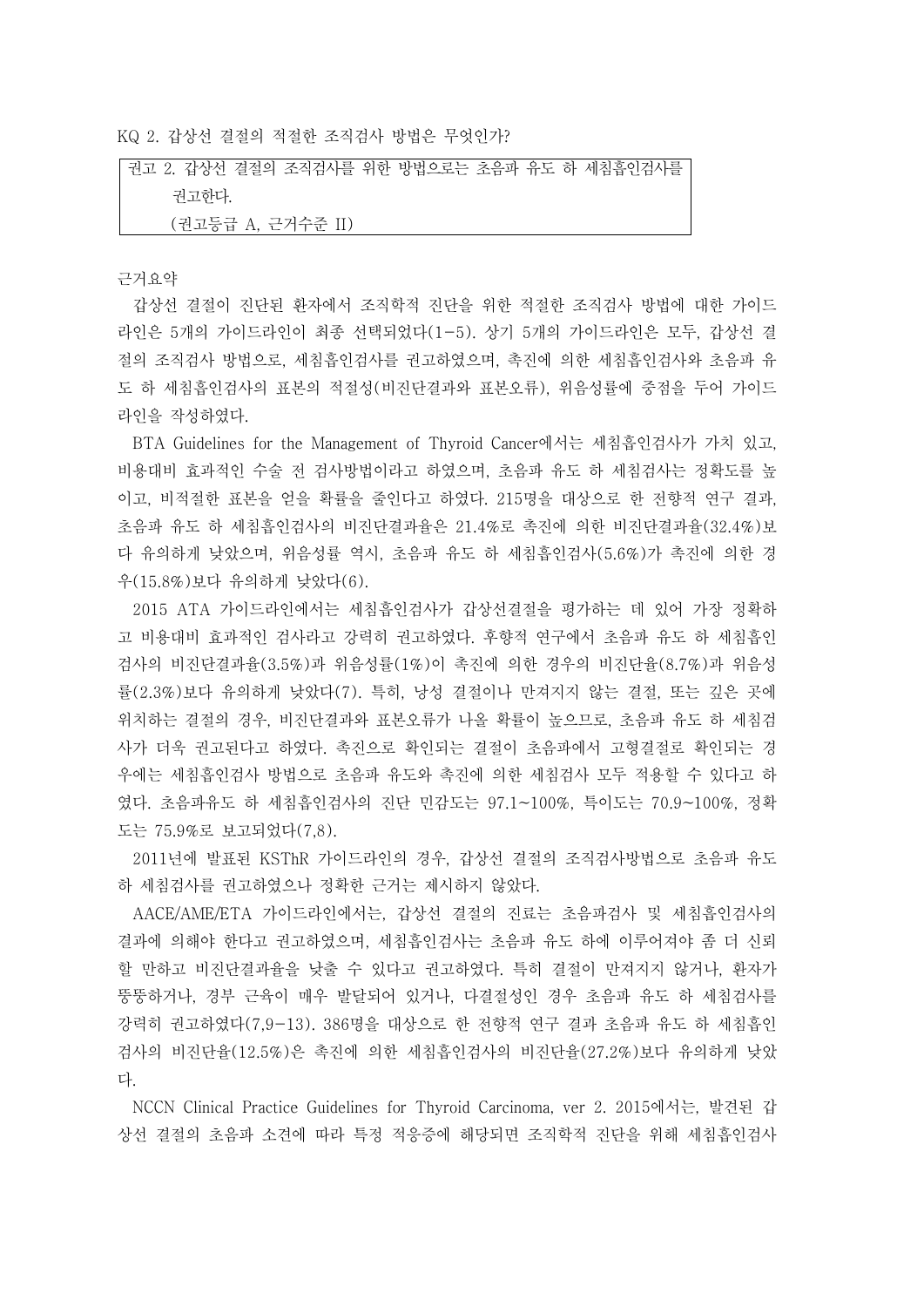를 시행한 것을 권고하였다. 또한, 이전 세침흡인검사에서 고형결절이면서 부적절한 검체를 얻 었던 경우 또는 비진단결과인 경우, 반드시 초음파 유도 하 세침흡인검사를 시행할 것을 권고 하였다. 그러나 정확한 근거는 제시하지 않았다.

## 권고 고려사항

1. 이득과 위해

갑상선 결절의 초음파 유도 하 세침검사는 비교적 쉽고 안전한 검사로 적절한 교육을 받은 갑상선 진료를 전문으로 하는 의사라면 누구나 시행할 수 있는 검사법이다. 그러나 시술자의 기술적 숙련도와 다양한 기술적 인자에 대한 이해에 따라 다양한 빈도의 비진단적 결과가 나올 수 있어, 이를 최대한 줄이려는 노력이 필요하다(3). 보고된 합병증은 0~8.6%이며, 대부분이 갑상선 주변의 혈종, 갑상선의 부종, 일시적인 목소리 변화 등이며, 입원이 필요한 정도의 중증 합병증은 거의 보고되지 않았다. 출혈 성향이나 이에 대한 기왕력이 있는 경우 등에 대한 사전 준비와 합병증에 대한 적절한 예방 및 처치방법 등에 대해 잘 알고 있어야 한다.

2. 국내 수용성과 적용성(Acceptability and Applicability)

갑상선 결절의 적절한 조직검사 방법으로 5개의 진료 가이드라인들에서 모두 초음파 유도 하 세침흡인검사를 권고하였다. 이들 5개 진료 지침에 대한 국내 수용성 및 적용성 평가 결과,<br>큰 무리가 없는 것으로 판단되었다. 수용성과 적용성 평가표는 부록에 제시한다.<br>3. 검사별 방사선량

경부 초음파 검사 0

## 참고문헌

- 1. Gharib H, Papini E, Paschke R, Duick DS, Valcavi R, Hegedus L, Vitti P, American Association of Clinical Endocrinologists, Associazione Medici Endocrinologi, and European Thyroid Association M edical Guidelines for Clinical Practice for the Diagnosis and Management of Thyroid Nodules. J E ndocrinol Invest. 2010;33:1-50.
- 2. Haugen BRM, Alexander EK, Bible KC, Doherty G, Mandel SJ, Nikiforov YE, Pacini F, Randolph G, Sawka A, Schlumberger M, et al. 2015 American Thyroid Association Management Guidelines for Adult Patients with Thyroid Nodules and Differentiated Thyroid Cancer. Thyroid 2015
- 3. Moon WJ, Baek JH, Jung SL, Kim DW, Kim EK, Kim JY, Kwak JY, Lee JH, Lee JH, Lee YH, et al. Ultrasonography and the Ultrasound-Based Management of Thyroid Nodules: Consensus State ment and Recommendations. Korean J Radiol. 2011;12:1-14.
- 4. Perros P, Colley S, Boelaert K, Evans C, Evans RM, Gerrard G, Gilbert J, Harrison B, Johnson S J, Giles TE, et al. British Thyroid Association Guidelines for the Management of Thyroid Cance r. Clinical Endocrinology 2014;81.
- 5. National Comprehensive Cancer Network. NCCN Clinical Practice Guidelines in Oncology (NCCN Guidelines) Thyroid Carcinoma version 1.2015. 2015
- 6. Cesur M, Corapcioglu D, Bulut S, et al. Comparison of Palpation Guided Fine Needle Aspiration B iopsy to Ultrasound Guided Fine Needle Aspiration Biopsy in the Evaluation of Thyroid Nodules.